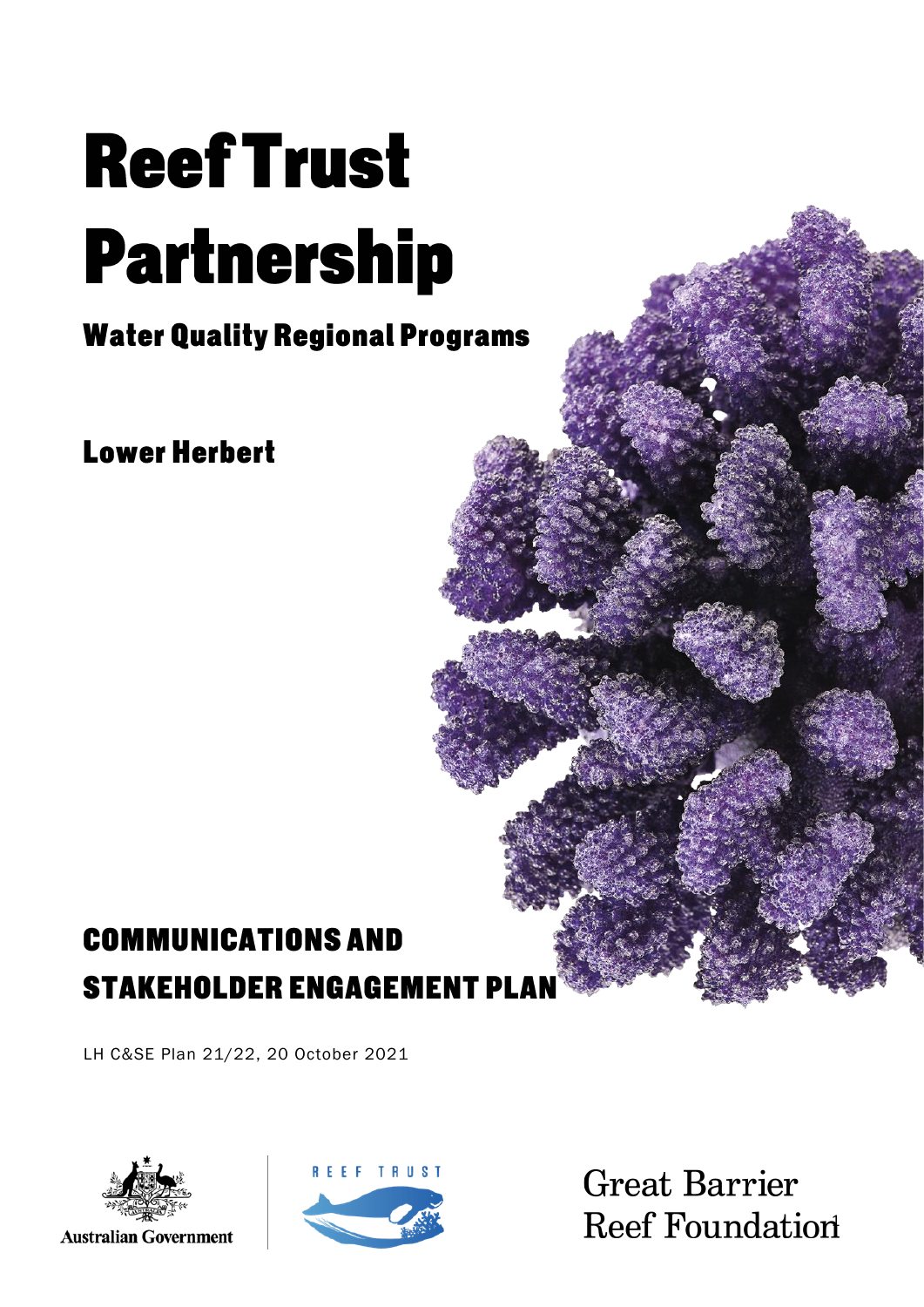## **Table of Contents**

| 2. |  |
|----|--|
| 3. |  |
|    |  |
|    |  |
|    |  |
| 5. |  |
|    |  |
|    |  |
|    |  |
|    |  |
| 8. |  |
|    |  |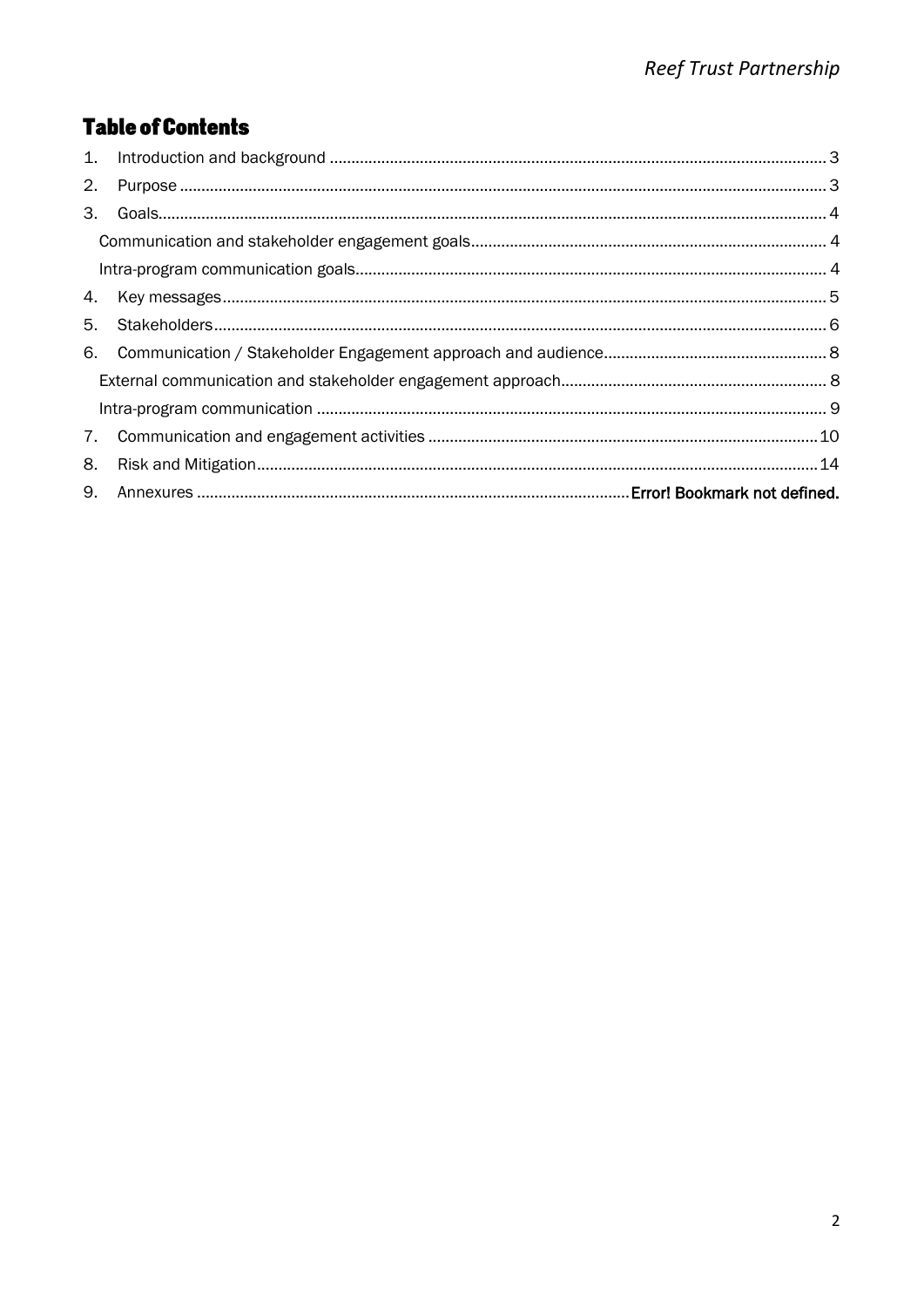#### <span id="page-2-0"></span>1. Introduction and background

The Reef Trust Partnership (the Partnership), made by the Australian Government in 2018, is the largest ever single investment in protection of the Great Barrier Reef (the Reef). Through the Partnership the Great Barrier Reef Foundation (GBRF) will lead the collaboration of science, business, government, industry, philanthropy, and communities to amplify the impact of this investment and the benefits it delivers for the Reef.

The Partnership aims to initiate new and innovative collaborations, involving a diverse mix of public, private, corporate, community and research across a broad portfolio of Programs and Projects. There are five components to the portfolio: Water Quality, Reef Integrated Monitoring and Reporting, Crown-of-Thorns Starfish Control, Reef Restoration and Adaptation Science and Traditional Owner and Community Reef Protection Activities. The approaches to Sustainable Financing, Science and Innovation and Communication and Engagement are consistent across the portfolio.

The Lower Herbert Water Quality Program (Program), supported by the Lower Herbert Communication and Stakeholder Engagement Plan, is part of a \$201 million investment in the Water Quality portfolio. Run-off of sediments, nutrients and pesticides from land-based activities poses one of the most significant long-term threats to the health and resilience of the Reef. Efforts to address poor Water Quality have become increasingly important due to the cumulative impact from other threats including climate change.

The Lower Herbert Communication and Stakeholder Engagement Plan is critical to building understanding, trust and community ownership of the Partnership projects in the Lower Herbert. It is also important to ensure Program activities are collaborative and complement existing activities. The main communication goal is to work together to engage the Lower Herbert community to increase understanding and facilitate changes to farm management practices that improve catchment Water Quality and support the Partnership's goal for the Reef.

To understand how change can be supported and enabled in the Lower Herbert, we need to understand and work with the different communities of stakeholders, guided by an effective Lower Herbert Communication and Stakeholder Engagement Plan. The community of stakeholders, growers, who implement that change belong to the Community of Place. Growers are the primary Program audience. The community of stakeholders who influence that change are the people and organisations in the Community of Practice. The community of stakeholders who are interested in that change are the people and organisations in the Community of Interest.

The Program Coordinator and Communications Manager, as part of the Canegrowers Herbert River Partnership Coordinator role, will be responsible for the management and delivery of all engagement and communication activities regarding the Program.

The Partnership has a nested approach to communication and stakeholder engagement planning in order for all Partnership Programs and Projects support the water quality outcomes and impacts for a healthy Reef. The Lower Herbert Communication and Stakeholder Engagement Plan complements the Partnership Communication and Engagement Plan. Similarly, each Delivery Partner, within the Program, will develop and implement a project-level Communication and Stakeholder Engagement Plan that complements these Plans. It is expected that Delivery Partners build on the regional-level communications plan to ensure alignment of messaging across projects and clear articulation on how linkages and synergies will be achieved.

#### <span id="page-2-1"></span>2. Purpose

The regionally developed Lower Herbert Communications and Stakeholder Engagement Plan will promote a sense of regional ownership of, and unity in, the design and delivery of the Program, by the GBRF, Program Coordinator and Delivery Partners. It provides a framework to communicate and engage with Herbert sugarcane growers, intermediary groups involved in the Herbert sugar industry and other key stakeholders. It provides a framework to monitor and evaluate the success of communication approaches and stakeholder engagement in supporting the goals of the Program and identifies potential synergies, opportunities and roles to maximise engagement and participation of all stakeholders.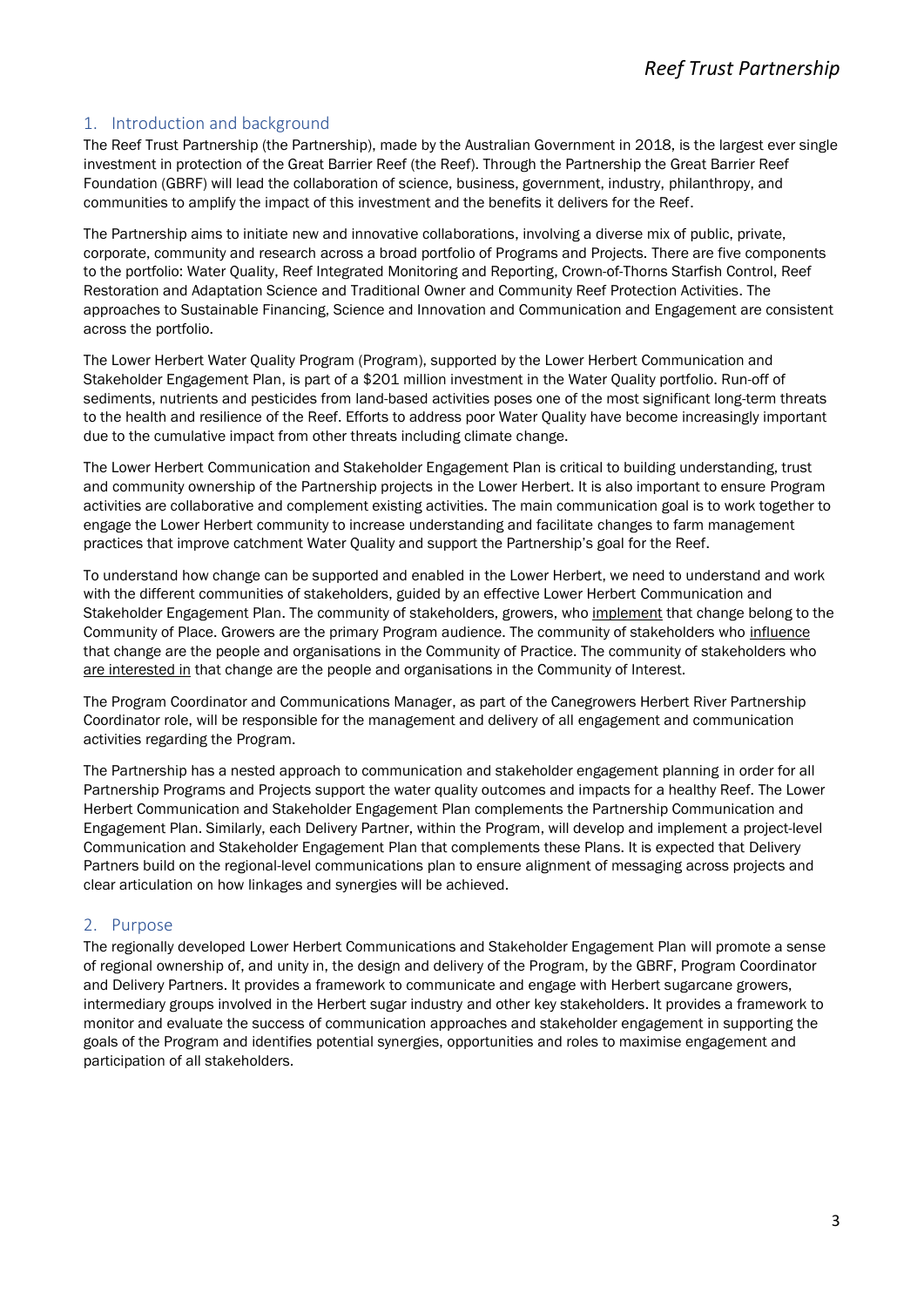#### <span id="page-3-0"></span>3. Goals

This Plan will serve as a resource for the Program to support effective communications and meaningful engagement opportunities with the Lower Herbert community. This Plan has Program communication and stakeholder engagement goals, to promote the Program and engage with relevant audiences and intra-Program communication goals, to ensure successful delivery of the Program. Achieving these goals will empower the Lower Herbert community to achieve the DIN target for the Lower Herbert River catchment.

#### <span id="page-3-1"></span>Communication and stakeholder engagement goals

To ensure successful delivery of the Program the Program Coordinator and Delivery Partners will work together to achieve the following goals:

Goal 1: ENGAGEMENT: By June 2024, the Program has successfully engaged with the target communities to raise awareness and generate support of the Program and its key messages.

Goal 2: UNDERSTANDING: By June 2024 there is increased understanding among Herbert sugarcane growers of farm management practices that improve productivity, profitability, and sustainability of their farms.

Goal 3: FACILITATE IMPROVED FARM MANAGEMENT: By June 2024 active engagement of Lower Herbert River communities has improved farm management practices and enabled the end of catchment, target load reduction of 140 tonnes of DIN to be achieved.

#### <span id="page-3-2"></span>Intra-program communication goals

To ensure successful delivery of the Program the GBRF, Program Coordinator and Delivery Partners will work together to achieve the following goal:

Goal 4: COLLABORATION: By June 2024 intra-program strategic collaboration, open communication, accountability, and transparency have collectively harnessed synergies to achieve the end of catchment, target load reduction of 140 tonnes of DIN.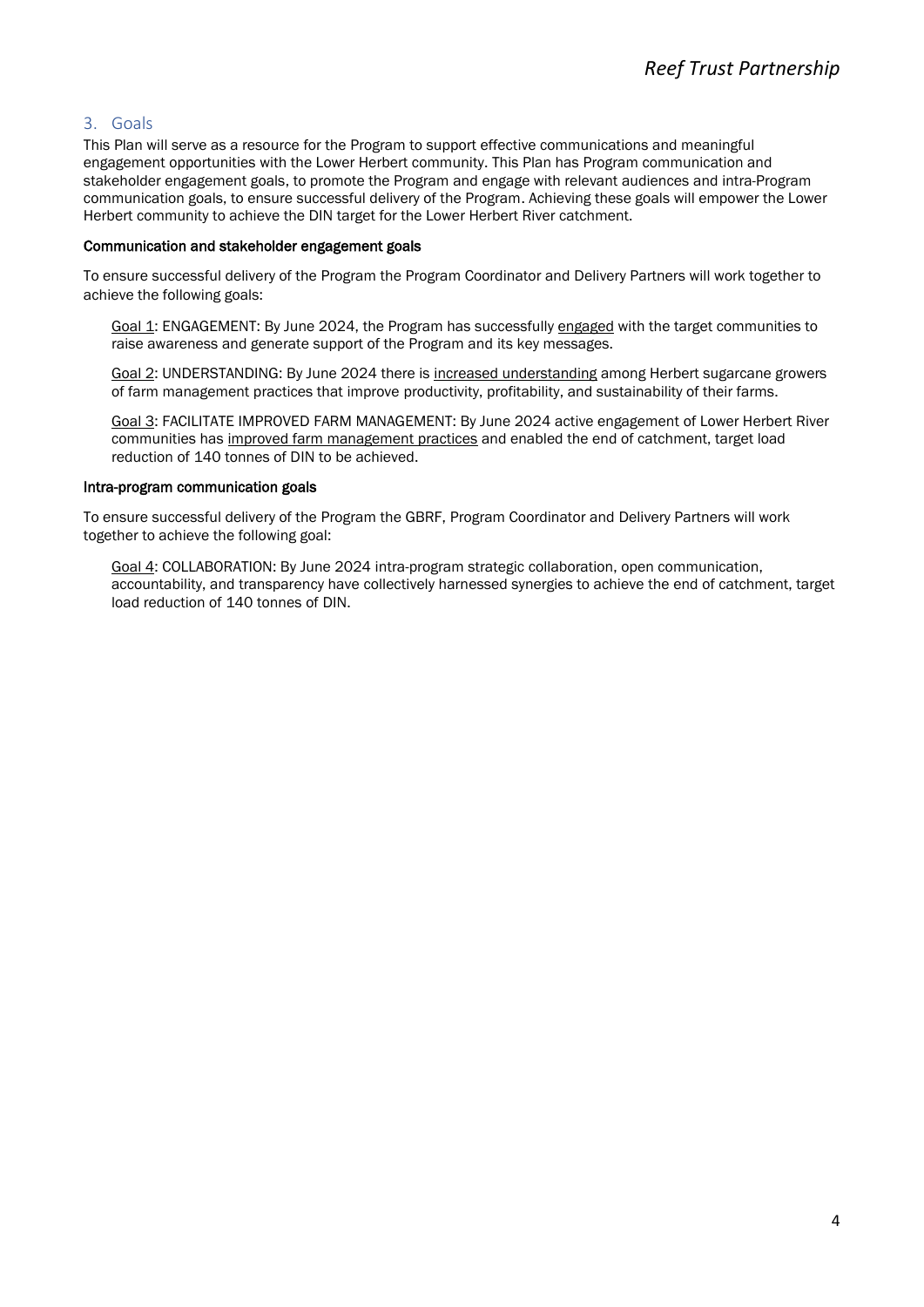#### <span id="page-4-0"></span>4. Key messages

#### Growing a productive, profitable and sustainable Herbert sugar industry together, now and into the future.

#### Productive and Profitable

Herbert growers maximise their own productivity and profitability and utilise various mechanisms to do so.

The Herbert sugar industry is productive and profitable. Each grower farms to their highest standard of farm management practices possible.

Herbert growers manage their nutrient and pesticide inputs to best suite their crop and business requirements and reduce nutrient and pesticide losses as runoff.

#### **Sustainable**

Stewardship is everyone's responsibility. Collectively the Herbert sugar industry is committed to the legacy of a productive agricultural landscape, vibrant, multi-cultural rural community and healthy natural environment.

Herbert grower's value healthy, surrounding natural ecosystems, including wetlands, rivers, estuaries and the Reef. They are committed to further improvement of their farming practices to improve water quality which is important for a healthy Reef.

Climate change is the most significant threat to the Great Barrier Reef and other ecosystems along the Queensland coast. Urgent action is required by everyone to reduce greenhouse gas emissions, slow down climate change and build resilience to climate change.

#### Together

Local coordination of the Program brings together the Herbert sugar industry and enables greater innovation, integration and collaboration across the range of Herbert projects.

The Herbert sugar industry works together, applying the best available science and industry knowledge with a culture of innovation, to respond to challenges, individually and as teams.

The Program is supported by the Australian Government and Great Barrier Reef Foundation through the Reef Trust Partnership to coordinate decision making, accountability and performance evaluation and prioritise investment in the Lower Herbert region.

The intergovernmental Reef 2050 Plan provides the overarching framework and shared pathway for the Reef's future and the Reef Trust Partnership is key to collectively harness and build on synergies between the work of government agencies, scientists, industry, universities, communities, and Traditional Owners.

Everyone has a role to play. There is no one individual or organisation who can grow a productive, profitable, and sustainable Herbert sugar industry. There is no one individual or organisation who can save the Reef.

It will take the collective will and effort of everyone in the Herbert River community and sugar industry to make a measurable impact. The Herbert sugar industry has a history of working together to solve problems and this collective impact is needed now to ensure the Herbert sugar industry is productive, profitable and sustainable, now and into the future.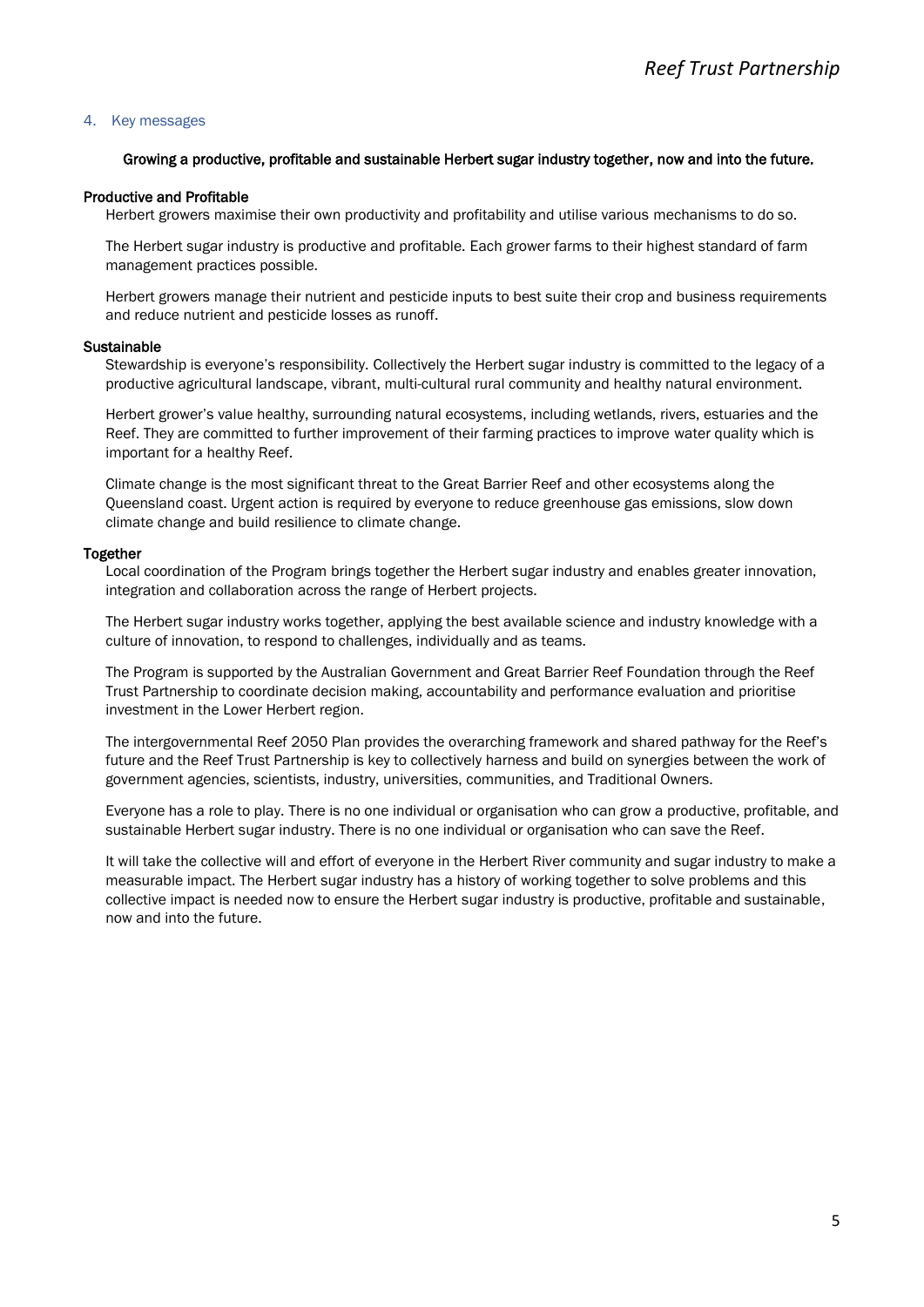#### <span id="page-5-0"></span>5. Stakeholders

To understand how change can be supported and enabled in the Lower Herbert River catchment, we need to understand and work with the different communities of stakeholders, or audiences, relevant to the Program. The diagram below illustrates the different communities. The community of stakeholders who implement that change belong to the Community of Place, the growers. These people are the primary audience of the Program. The community of stakeholders who influence that change are the people and organisations in the Community of Practice. The community of stakeholders who are interested in that change are the people and organisations in the Community of Interest. These communities of stakeholders are discussed below.

The Community of Place in the Program are the growers who manage the 60,000ha of sugarcane land in the Lower Herbert River catchment. The 580 growers are the primary regional stakeholders, people whose professional practices involve farming and business systems. The growers are responsible for implementing onground change on their farms through their involvement with Delivery Partners and the over-arching Program to address this farm practice change challenge. Members of the Community of Place are the foundation of the Community of Practice.

The Community of Practice is a diverse group of people, represented by various intermediary groups and organisations, who influence or work with Herbert growers regarding nutrient management practices and a broader suite of associated farm and business management practices. The Community of Practice influence farm management practices in the Lower Herbert and how improvements to the current situation will have benefits for industry productivity, profitability, and sustainability. The Community of Practice includes:

*Delivery Partners:* involving people whose professional practices are to implement each of the on-ground Projects as well as their usual business activities.

*Contractors*: involving people whose professional practices are to implement on-farm farm management practices according to each grower's requirements and following industry best practice.

*Sugar Marketers*: involving people whose professional practices are to work with growers to improve their understanding and ability to manage their own sugar pricing.

*Resellers*: involving people whose professional practices are to recommend and supply products (nutrients, ameliorants, pesticides) according to each grower's requirements and following industry best practice.

*Machinery and Equipment Sale Companies*: involving people whose professional practices are to sell, repair or modify machinery and equipment that enables growers to implement their desired farming practices.

*Queensland and local Government departments*: involving people whose professional practices are to guide farm management practices, provide information and work with growers to improve their business and farming systems.

*Farmer organisations*: involving people whose professional practices are to represent the best interest of growers and help growers regarding pertinent farming issues.

*Research organisations*: involving people whose professional practices are to conduct scientific research (farming systems and water quality) that guides farm management practices in different contexts.

*Miller*: involving people whose professional practices are to work with growers and harvesting contractors to transport sugarcane and process, transport and market sugar.

The Community of Interest includes the wider community of Traditional Owner groups, schools, community groups, regional residents, recreational users (boating, fishing, outdoors) and Natural Resource Management organisations who are interested in the Program and Project activities, outcomes and implications for the Lower Herbert environment and downstream ecosystems.

The communication requirements of these stakeholders are outlined below.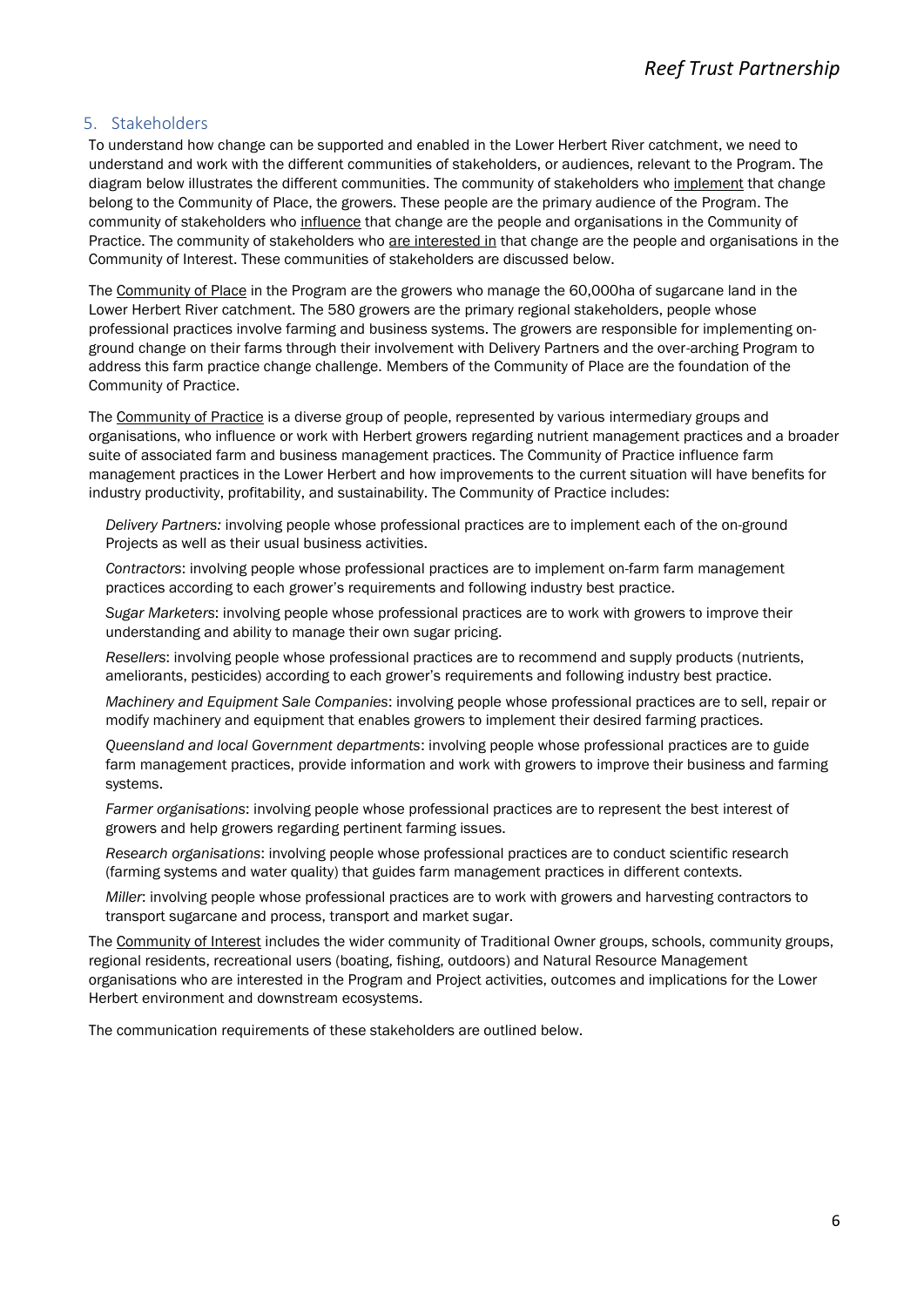

*\* - Internal stakeholders*





**Great Barrier** Reef Foundation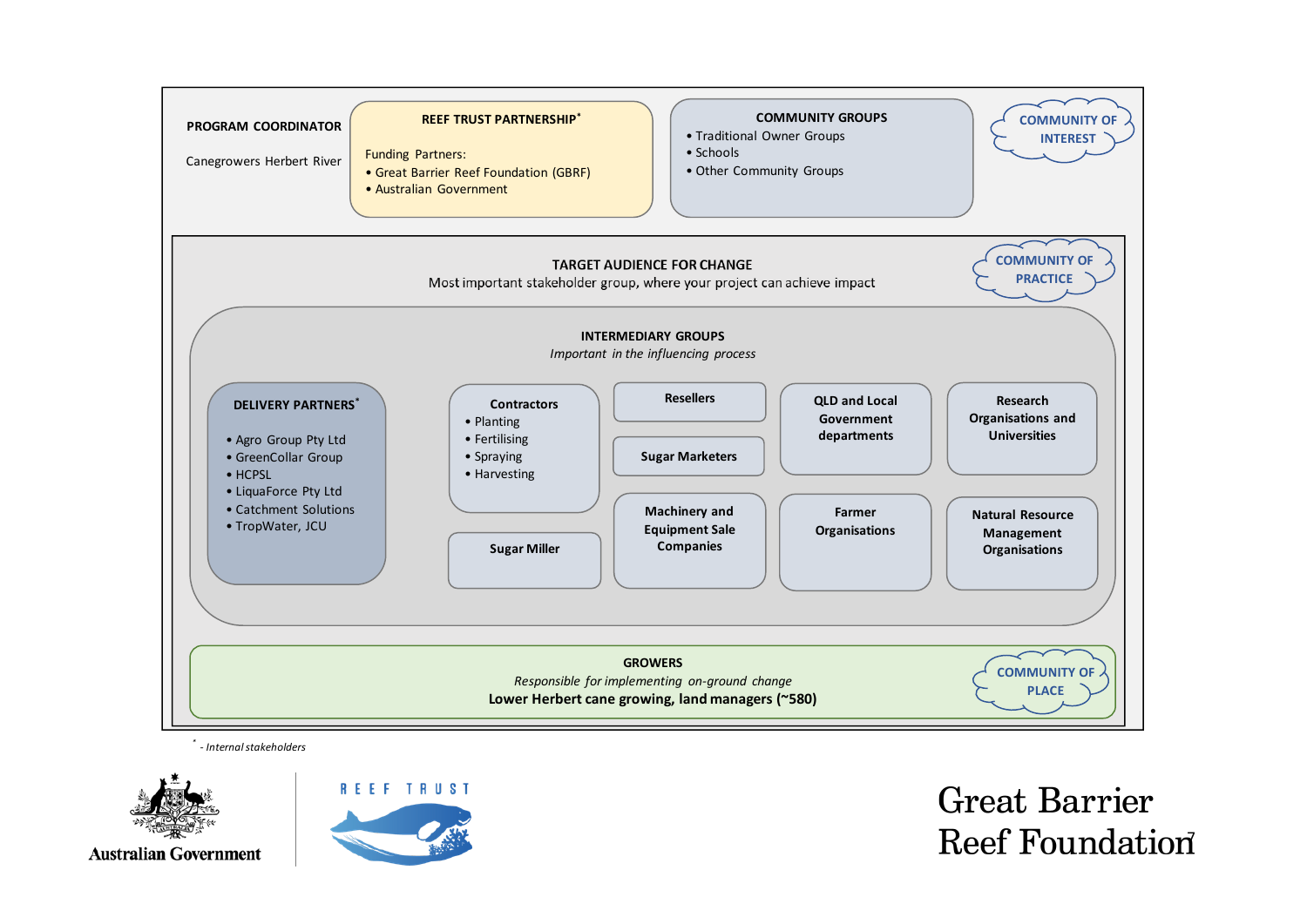#### <span id="page-7-0"></span>6. Communication / Stakeholder Engagement approach and audience

The proposed communication/engagement approach for each of the communities of stakeholders, or audiences, are illustrated below. The external communication and engagement approaches are specifically for growers, intermediary groups and community groups. The intra-program communication approaches are only for the GBRF and Delivery Partners who are responsible for the implementation of the Program.



#### <span id="page-7-1"></span>External communication and stakeholder engagement approach

The external communication and engagement approaches are specifically for growers, intermediary groups and community groups. The Community of Place (Growers), Community of Practice (Intermediary Groups) and Community of Interest (Community) are the three Program audiences. The communication and engagement approaches for each of these vary in the timing and scale of involvement and the information provided, as indicated in the tables below. In most instances the messages are the same and will be conveyed to different audiences

Growers in the Community of Place are the primary audience and main focus of the Program's communication and engagement activities. They will be informed, consulted and involved in order to foster collaboration and empower growers to improve their farm management practices and farm to their highest standard possible. The Delivery Partners will enable farm management practice improvement, the program will facilitate active engagement to achieve this.

Intermediary groups in the Community of Practice will be informed of the Program and its goals and actively engaged through consultation, involvement and collaborate where possible, by the intra-program parties. Expertise of intermediary groups will determine the level of their involvement.

Community groups in the Community of Interest will be informed of the Program and its goals. Working with schools



**Australian Government** 



**Great Barrier Reef Foundation**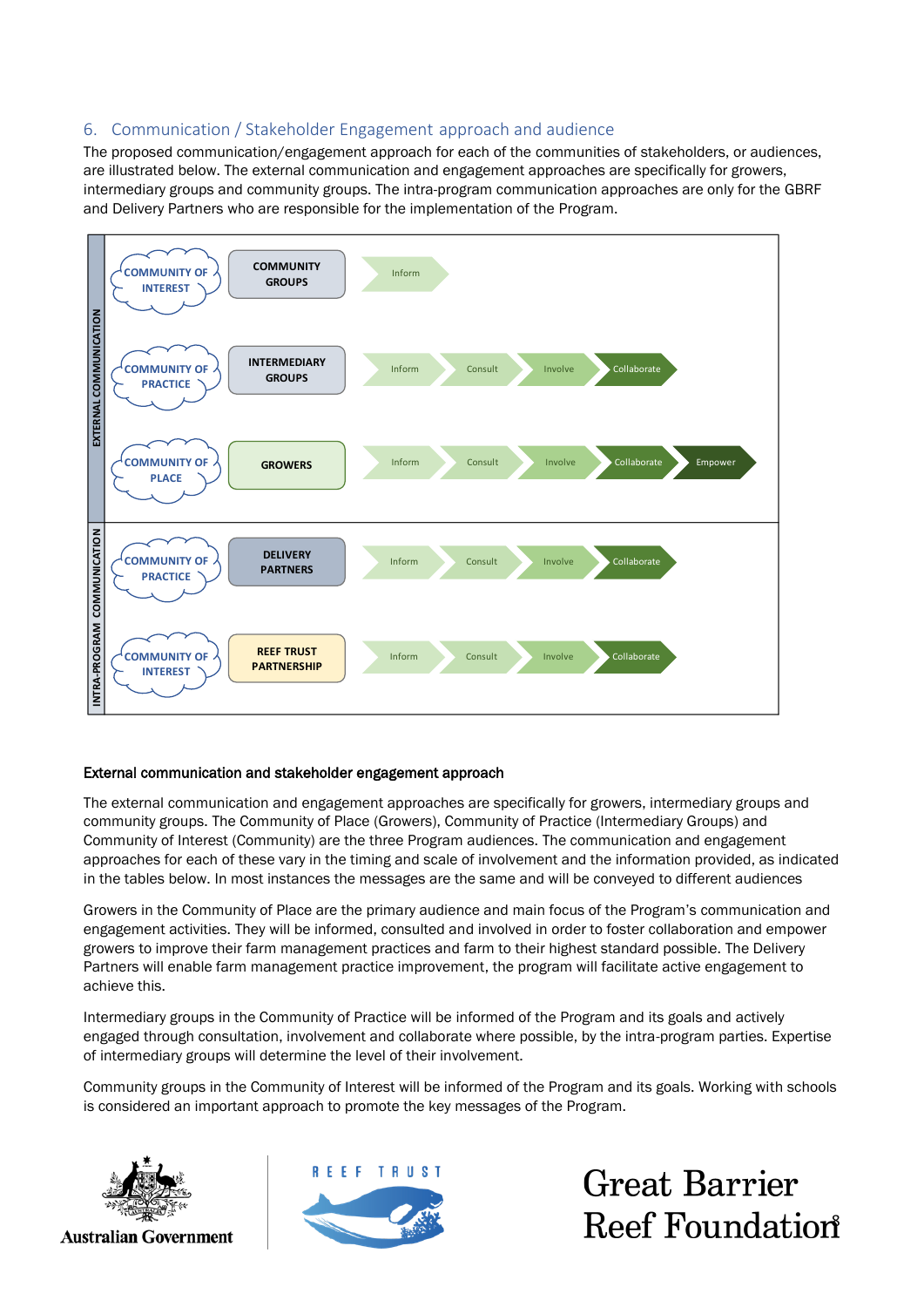#### <span id="page-8-0"></span>Intra-program communication

The intra-program communication approaches are only for the GBRF, Program Coordinator and Delivery Partners who are formally engaged in the implementation of the Program. The focus of this communication goal is collaboration that maximises the outcomes that can be achieved in the Lower Herbert.

Communication between these internal stakeholders shall be in line with contractual agreements and transparent in order to achieve the overarching goals of the Program and the Reef Trust Partnership. Internal communication protocols will be established for ensuring all relevant personnel and entities are included in decision-making and development and distribution of materials as required. This will be reviewed on a bi-annual basis at the Lower Herbert Regional Partner Forum.

As part of the Program Coordinator role of Canegrowers Herbert River the Program Coordinator and Communications Manager will be responsible for the management and delivery of all engagement and communication activities regarding the Program including:

- leading internal and external communication
- channel content and resources management
- planning, coordination and delivery of major stakeholder engagement forums
- developing content as required for engagement and communication activities
- media and stakeholder enquiries, responses and data reporting (phone, email, website and events)
- reporting and presentations.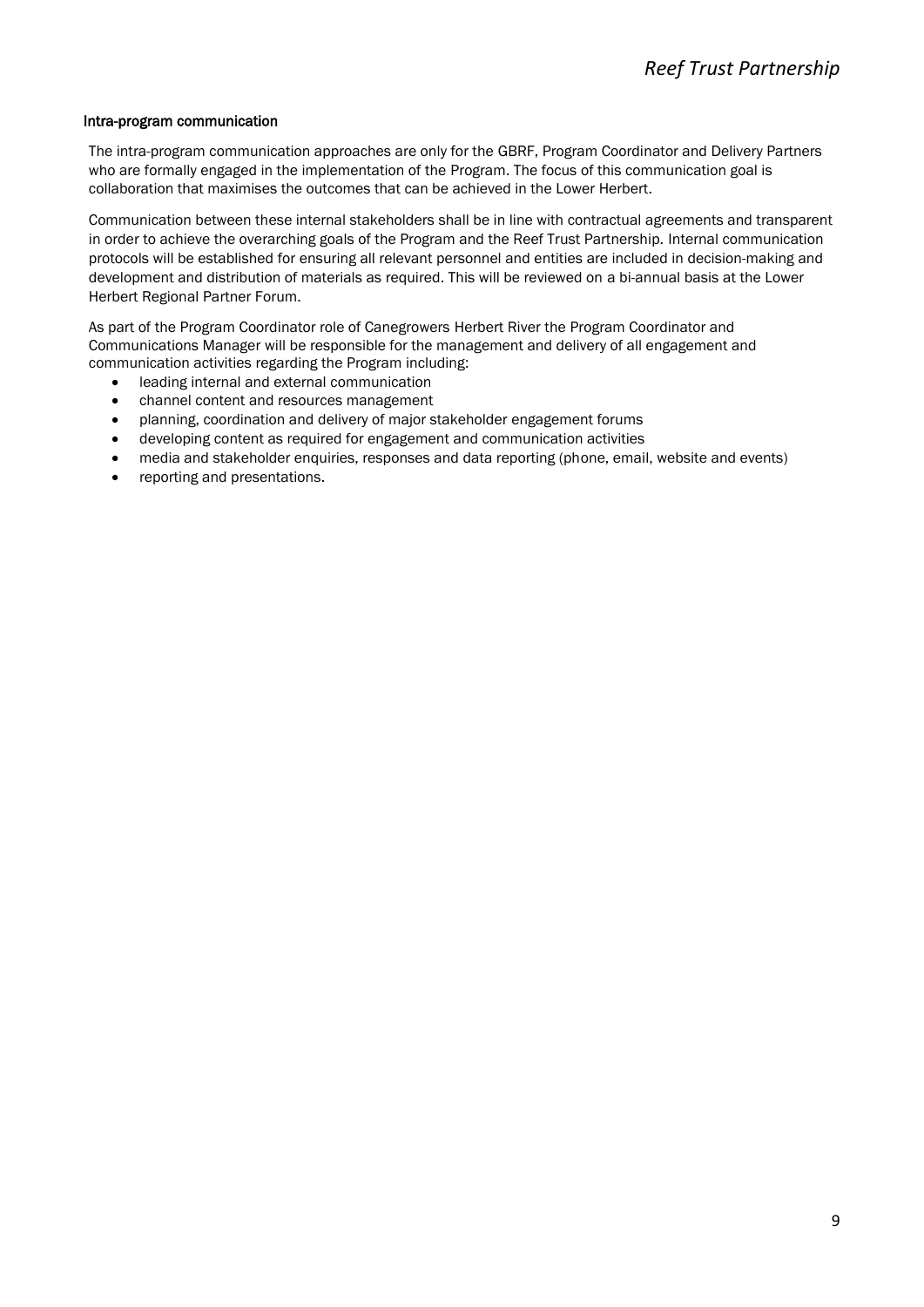#### 7. Communication and engagement activities

An overview of the Program communication and engagement activities are presented below. To achieve each communication goal the audience is stated and the key messages and purpose of each Channel, including method and/or activity and frequency are indicated. The ways to describe the Indicators, or measure of success, of each communications/engagement activities are listed, including a target for each Indicator. Many of the activities build on existing regional engagement processes, relationships and networks and complement current programs and maximise opportunities to leverage knowledge and resources across all the Program stakeholders.

It is expected that by implementing the communication and engagement activities below, the project can effectively communicate and engage with the audiences identified, growers, intermediary groups, community, and internal stakeholders.

#### Goal 1: ENGAGEMENT: By June 2024, the Program has successfully engaged with the target communities to raise awareness and generate support of the Program and its key messages.

<span id="page-9-0"></span>

| Audience                                           | Key messages | <b>Purpose</b>       | <b>Channel</b>                              | Method and/or<br>activity             | Frequency | Indicators or measure of<br><b>SUCCESS</b>               | <b>Target</b>                               |
|----------------------------------------------------|--------------|----------------------|---------------------------------------------|---------------------------------------|-----------|----------------------------------------------------------|---------------------------------------------|
| Growers<br>Intermediary Groups                     | Together     | Program<br>promotion | Website                                     | Program information                   | Quarterly | Website traffic                                          | 100 av hits, time at<br>site                |
| Growers                                            | Together     | Program<br>promotion | Grower webpage                              | Podcasts, grower<br>information       | Monthly   | Website traffic                                          | # hits, time at site                        |
| Growers<br><b>Intermediary Groups</b>              | Together     | Program<br>promotion | Radio                                       | Podcasts                              | Weekly    | Take up and reach                                        | 100 regular<br>listeners                    |
| Growers                                            | Together     | Program<br>promotion | Weekending<br>emails                        | Grower information                    | Weekly    | # read, Response to some<br>content                      | # and average<br>response rate over<br>time |
| Growers<br><b>Intermediary Groups</b>              | Together     | Program<br>promotion | eNewsletters                                | Program and Grower<br>information     | Quarterly | # read, Response to some<br>content                      | # and average<br>response rate over<br>time |
| Growers<br>Intermediary Groups                     | Together     | Program<br>promotion | Media Outlets<br>(Radio/TV/Print)           | Media release.<br>Program information | Quarterly | Media take up and reach                                  | 4 Media outlet<br>articles per year         |
| Growers<br><b>Intermediary Groups</b><br>Community | Together     | Program<br>promotion | Facebook                                    | Program and Grower<br>information     | Weekly    | Number of Members<br>Frequency and variety of<br>content | 100 likes                                   |
| Growers<br><b>Intermediary Groups</b><br>Community | Together     | Program<br>promotion | Print Media:<br>factsheets.<br>infographics | Program and Grower<br>information     | Quarterly | # outputs produced,<br>dissemination #s                  | 10 Program<br>factsheets<br>produced        |
| <b>Notes</b>                                       |              |                      |                                             |                                       |           |                                                          |                                             |

\*Indicators of success may include:

Effectiveness (Ev) - Did the program deliver the communications and engagement products committed?

**Efficiency (Ec)** - Did the program deliver these on time and within budget?

Appropriateness (A) – Were the messages to stakeholders clear, digestible, and suitable for target audiences?

Impact (I) – What difference did it make? (eg, did people come to the events?)

Legacy (L) - Did the program learn valuable lessons from the communications and engagement activities (eg what worked and what didn't) that could be applied/change to future projects?)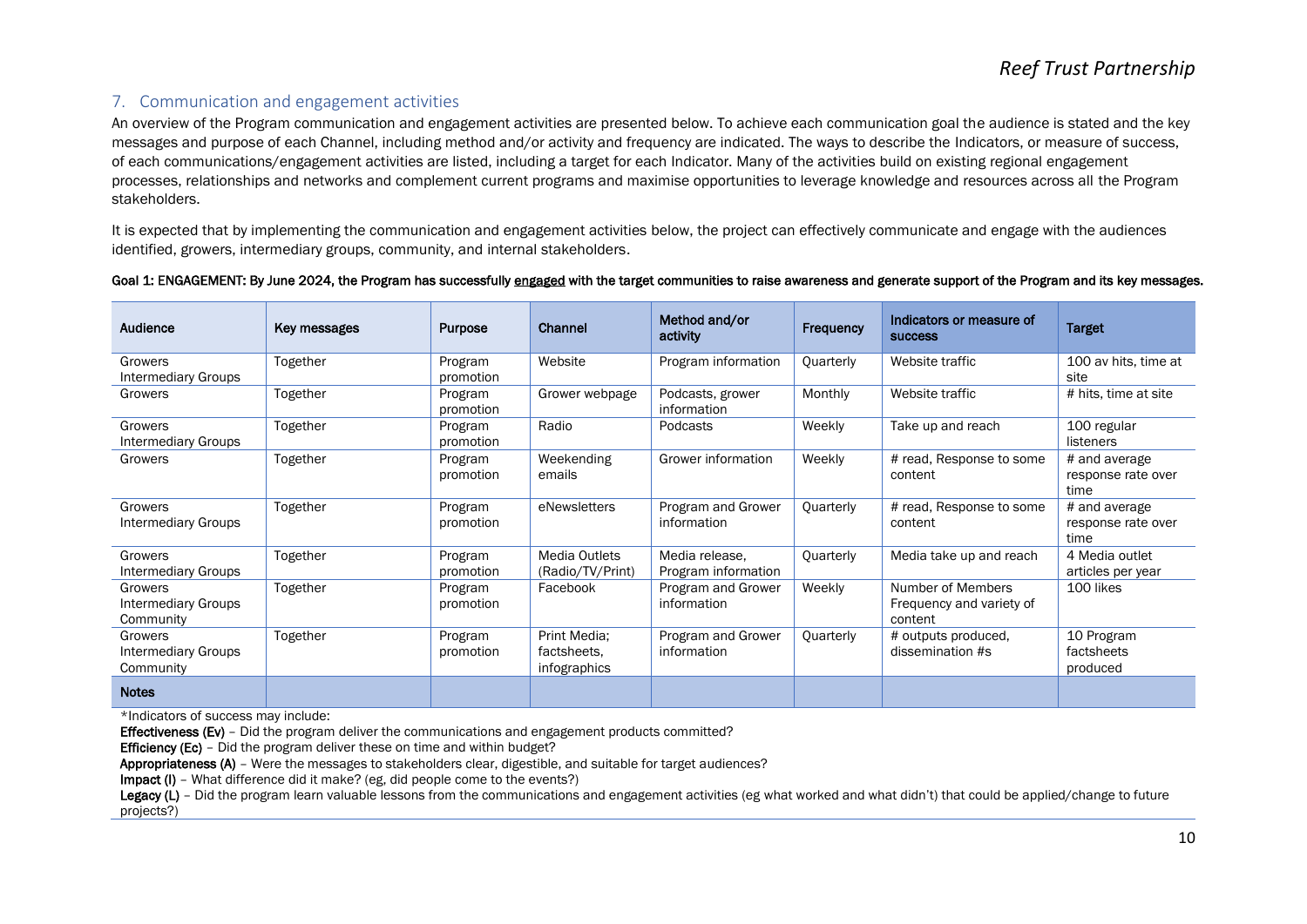## *Reef Trust Partnership*

#### Goal 2: UNDERSTANDING: By June 2024 there is increased understanding among Herbert sugarcane growers of farm management practices that improve productivity, profitability, and sustainability of their farms.

| Audience                              | Key messages                            | <b>Purpose</b>             | <b>Channels</b>                                    | Method and/or<br>activity                                      | Frequency          | Indicators or measure of<br><b>SUCCESS</b>                           | <b>Target</b>                               |
|---------------------------------------|-----------------------------------------|----------------------------|----------------------------------------------------|----------------------------------------------------------------|--------------------|----------------------------------------------------------------------|---------------------------------------------|
| Growers<br><b>Intermediary Groups</b> | Productive & Profitable.<br>Sustainable | Increased<br>understanding | Website                                            | Program information                                            | Quarterly          | Website traffic                                                      | # hits, time at site                        |
| Growers                               | Productive & Profitable,<br>Sustainable | Increased<br>understanding | Grower webpage                                     | Podcasts, Knowledge<br>hub; information and<br>important links | Monthly            | Website traffic                                                      | # hits, time at site                        |
| Growers<br><b>Intermediary Groups</b> | Productive & Profitable,<br>Sustainable | Increased<br>understanding | Radio                                              | Podcasts                                                       | Weekly             | Take up and reach                                                    | 100 regular<br>listeners @ week             |
| Growers                               | Productive & Profitable,<br>Sustainable | Increased<br>understanding | Weekending<br>emails                               | Grower information                                             | Weekly             | # read, Response to some<br>content                                  | # and average<br>response rate over<br>time |
| Growers<br><b>Intermediary Groups</b> | Productive & Profitable.<br>Sustainable | Increased<br>understanding | eNewsletters                                       | Grower information                                             | Quarterly          | # read, Response to some<br>content                                  | # and average<br>response rate over<br>time |
| Growers<br><b>Intermediary Groups</b> | Productive & Profitable.<br>Sustainable | Increased<br>understanding | FaceBook                                           | Grower information                                             | Weekly             | Number of Members<br>Frequency and variety of<br>content             | 100 likes                                   |
| Growers                               | Productive & Profitable.<br>Sustainable | Increased<br>understanding | Events -<br><b>Branch Meetings</b>                 | Grower information                                             | Quarterly          | # branches and $#$<br>members, attendee<br>response questionnaire    | 4/year, 6 branches,<br>100 members          |
| Growers                               | Productive & Profitable,<br>Sustainable | Increased<br>understanding | Events -<br>Training                               | Identified training                                            | <b>Bi-Annually</b> | # attendees, attendee<br>response questionnaire                      | $2$ /year, 30<br>attendees                  |
| Growers                               | Productive & Profitable,<br>Sustainable | Increased<br>understanding | Surveys                                            | Repeatable design<br>with key themes                           | <b>Bi-Annually</b> | # responses, responses                                               | $2$ /year, 50<br>responses                  |
| Growers<br><b>Intermediary Groups</b> | Productive & Profitable.<br>Sustainable | Increased<br>understanding | 'Spotlight on the<br>Project' field<br>days/forums | Showcase what is<br>happening across<br>region                 | A                  | # attendees, scope of<br>content, attendee<br>response questionnaire | $1$ /year, 50<br>attendees                  |
| <b>Notes</b>                          |                                         |                            |                                                    |                                                                |                    |                                                                      |                                             |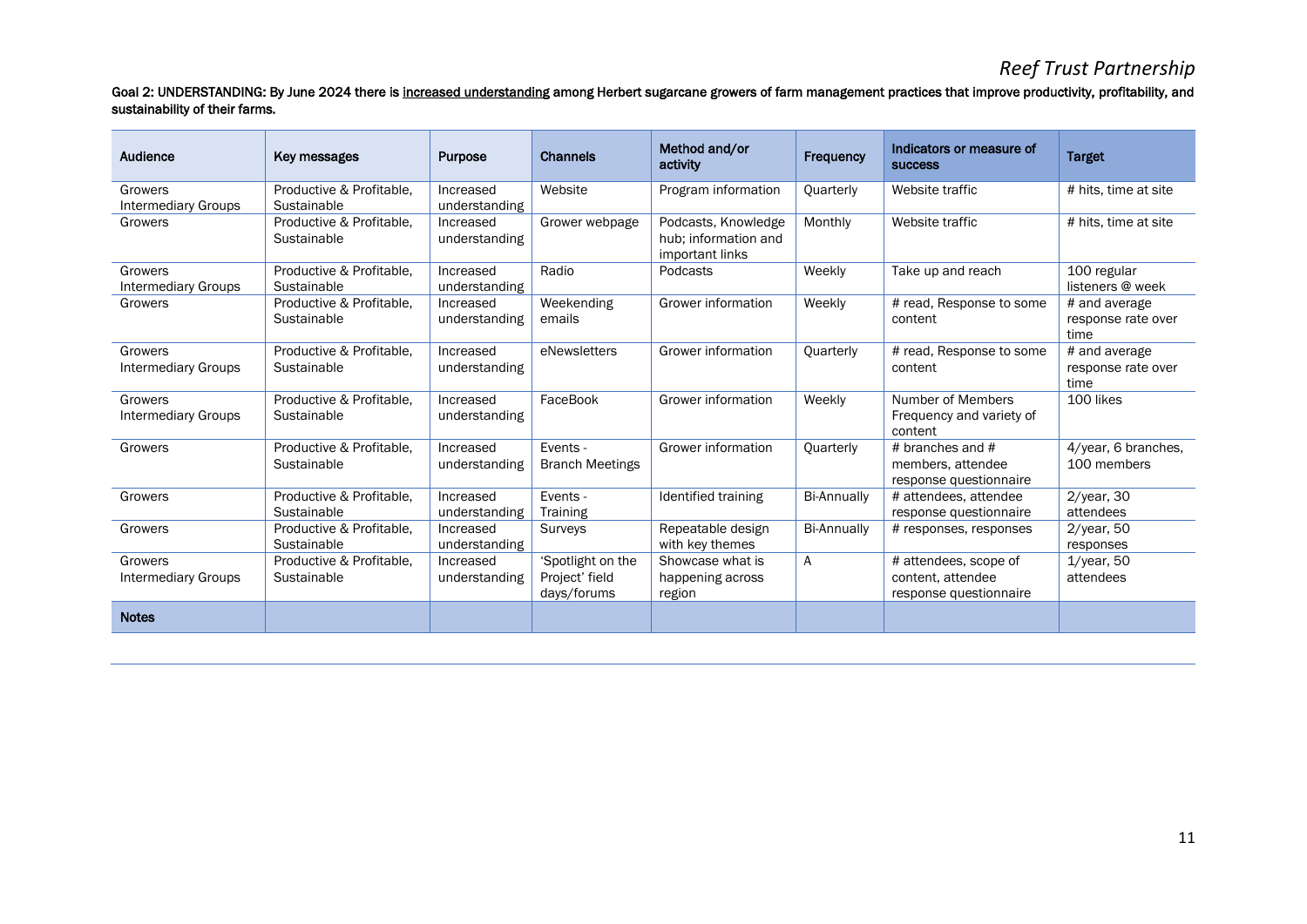## *Reef Trust Partnership*

#### Goal 3: FACILITATE IMPROVED FARM MANAGEMENT: By June 2024 active engagement of Lower Herbert River communities has improved farm management practices and enabled the end of catchment, target load reduction of 140 tonnes of DIN to be achieved.

| Audience                                                  | Key messages                            | <b>Purpose</b>                                                  | <b>Channels</b>                                    | Method and/or<br>activity                                | Frequency          | Indicators or measure of<br><b>SUCCESS</b>                                | <b>Target</b>                      |
|-----------------------------------------------------------|-----------------------------------------|-----------------------------------------------------------------|----------------------------------------------------|----------------------------------------------------------|--------------------|---------------------------------------------------------------------------|------------------------------------|
| Growers                                                   | Productive & Profitable,<br>Sustainable | Improved<br>management                                          | Projects                                           | <b>Assist Delivery</b><br>Partners with Project<br>comms | Quarterly          | # events, # attendees,<br>attendee response<br>questionnaire              | 4/year, 6 branches,<br>100 members |
| Growers                                                   | Productive & Profitable.<br>Sustainable | Improved<br>management                                          | Events -<br><b>Branch Meetings</b>                 | Grower information                                       | Quarterly          | # events, # branches and<br># members, attendee<br>response questionnaire | 4/year, 6 branches,<br>100 members |
| Growers                                                   | Productive & Profitable.<br>Sustainable | Improved<br>management                                          | Events -<br>Training                               | Identified training                                      | Bi-Annually        | # events, attendees,<br>attendee response<br>questionnaire                | $2$ /year, 30<br>attendees         |
| Growers                                                   | Productive & Profitable,<br>Sustainable | Improved<br>management                                          | Surveys                                            | Repeatable design<br>with key themes                     | <b>Bi-Annually</b> | # responses, responses                                                    | $2$ /year, 50<br>responses         |
| Growers<br><b>Intermediary Groups</b>                     | Productive & Profitable,<br>Sustainable | Improved<br>management                                          | 'Spotlight on the<br>Project' field<br>days/forums | Showcase what is<br>happening across<br>region           | Annually           | # attendees, scope of<br>content, attendee<br>response questionnaire      | $1$ /year, 50<br>attendees         |
| Intermediary Groups,<br>CGHR, Delivery<br><b>Partners</b> | Together                                | Facilitate<br>improvement<br>of farm<br>management<br>practices | Regional<br>Advisory<br>Committee                  | Consult with<br>Intermediary Groups<br>as required       | Quarterly          | Scope of meetings,<br>collaboratively progressing<br>issues               | $4$ /year, 10<br>attendees         |
| <b>Notes</b>                                              |                                         |                                                                 |                                                    |                                                          |                    |                                                                           |                                    |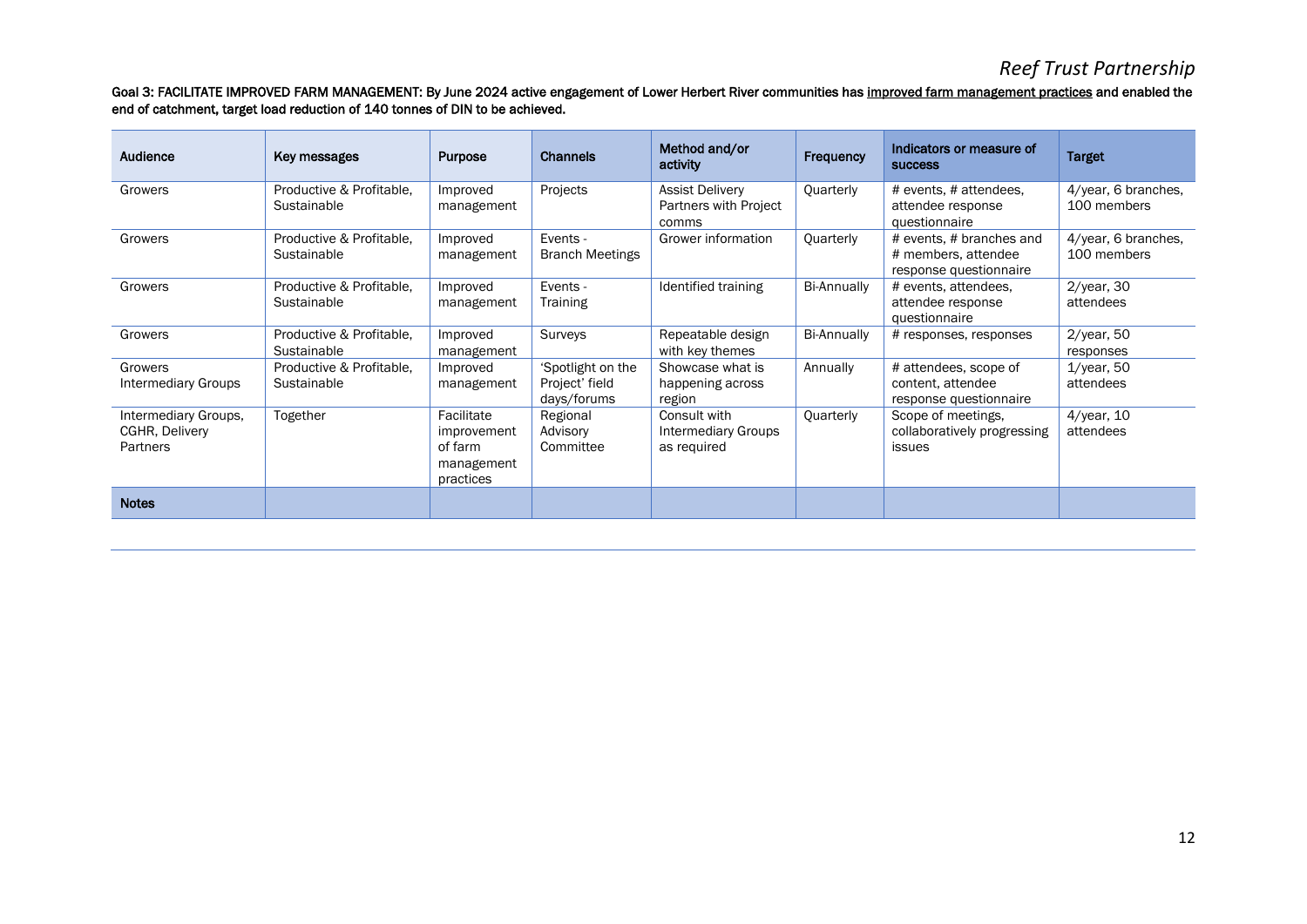## *Reef Trust Partnership*

Goal 4: COLLABORATION: Intra-program strategic collaboration, open communication, accountability, and transparency have collectively harnessed synergies to achieve the end of catchment, target load reduction of 140 tonnes of DIN.

| Audience                                                   | Key message                                             | <b>Purpose</b>                                                           | <b>Channels</b>                      | Method and/or activity                                                                                                                           | Frequency            | Indicators or measure of<br><b>SUCCESS</b>                                 | <b>Target</b>                                        |
|------------------------------------------------------------|---------------------------------------------------------|--------------------------------------------------------------------------|--------------------------------------|--------------------------------------------------------------------------------------------------------------------------------------------------|----------------------|----------------------------------------------------------------------------|------------------------------------------------------|
| GBRF, CGHR                                                 | Together                                                | Strategic program<br>delivery                                            | Program<br>Steering<br>Committee     | Regular meetings, as<br>required to track Program<br>implementation                                                                              | Quarterly            | Due process followed<br>All issues managed                                 | 4 meetings per year                                  |
| Internal stakeholders,<br>GBRF, CGHR, Delivery<br>Partners | Together                                                | Partner engagement                                                       | Partner<br>Forum                     | Collaborative and<br>participatory decision-<br>making forums                                                                                    | <b>Bi-Annually</b>   | # Forums held, All<br>Partners actively<br>participate                     | 2 Forums per year,<br>All Delivery Partners          |
| Internal stakeholders.<br>GBRF, CGHR, Delivery<br>Partners | Together                                                | Scale proven<br>strategies and<br>accelerate positive<br>outcomes        | Partner<br>Forum                     | Collaborative and<br>participatory decision-<br>making forums                                                                                    | <b>Bi-Annually</b>   | # Forums held, All<br>Partners actively<br>participate                     | 2 Forums per year,<br>All Delivery Partners          |
| Internal stakeholders.<br>GBRF, CGHR, Delivery<br>Partners | Together                                                | Integrate<br>opportunities                                               | Partner<br>Forum                     | Identify opportunities to<br>build capacity and<br>capability across critical<br>areas in the design and<br>delivery of engagement<br>activities | <b>Bi-Annually</b>   | # Forums held, All<br>Partners actively<br>participate                     | 2 Forums per year,<br><b>All Delivery Partners</b>   |
| Internal stakeholders.<br>GBRF, CGHR, Delivery<br>Partners | Productive &<br>Profitable.<br>Sustainable,<br>Together | Proactively identify<br>emerging issues                                  | Partner<br>Forum                     | <b>Issues Monitoring</b>                                                                                                                         | <b>Bi-Annually</b>   | # Forums held, All<br>Partners actively<br>participate                     | 2 Forums per year,<br>All Delivery Partners          |
| CGHR, Delivery<br>Partners                                 | Productive &<br>Profitable.<br>Sustainable,<br>Together | Identify and consider<br>issues of concern                               | Partner<br>Meetings                  | Consult with partners                                                                                                                            | On-going,<br>Monthly | Success of each Project.<br># issues that pose risk to<br>Program delivery | Successful tracking<br>of each project               |
| CGHR, Delivery<br>Partners                                 | Productive &<br>Profitable.<br>Sustainable,<br>Together | Promote information<br>exchange and<br>shared learnings<br>opportunities | Partner<br>Update<br>email           | Updates of activities,<br>issues and milestones.                                                                                                 | <b>Bi-Monthly</b>    | <b>Updates sent</b>                                                        | 6 updates                                            |
| <b>GBRF</b> and experts                                    | Productive &<br>Profitable.<br>Sustainable,<br>Together | Expertise to guide<br>identified<br>components of the<br>Program         | <b>Technical</b><br>Working<br>Group | As needs arise                                                                                                                                   | <b>Bi-Annually</b>   | Issues addressed in a<br>timely manner                                     | All issues actively<br>managed for<br><b>SUCCESS</b> |
| <b>Notes</b>                                               |                                                         |                                                                          |                                      |                                                                                                                                                  |                      |                                                                            |                                                      |